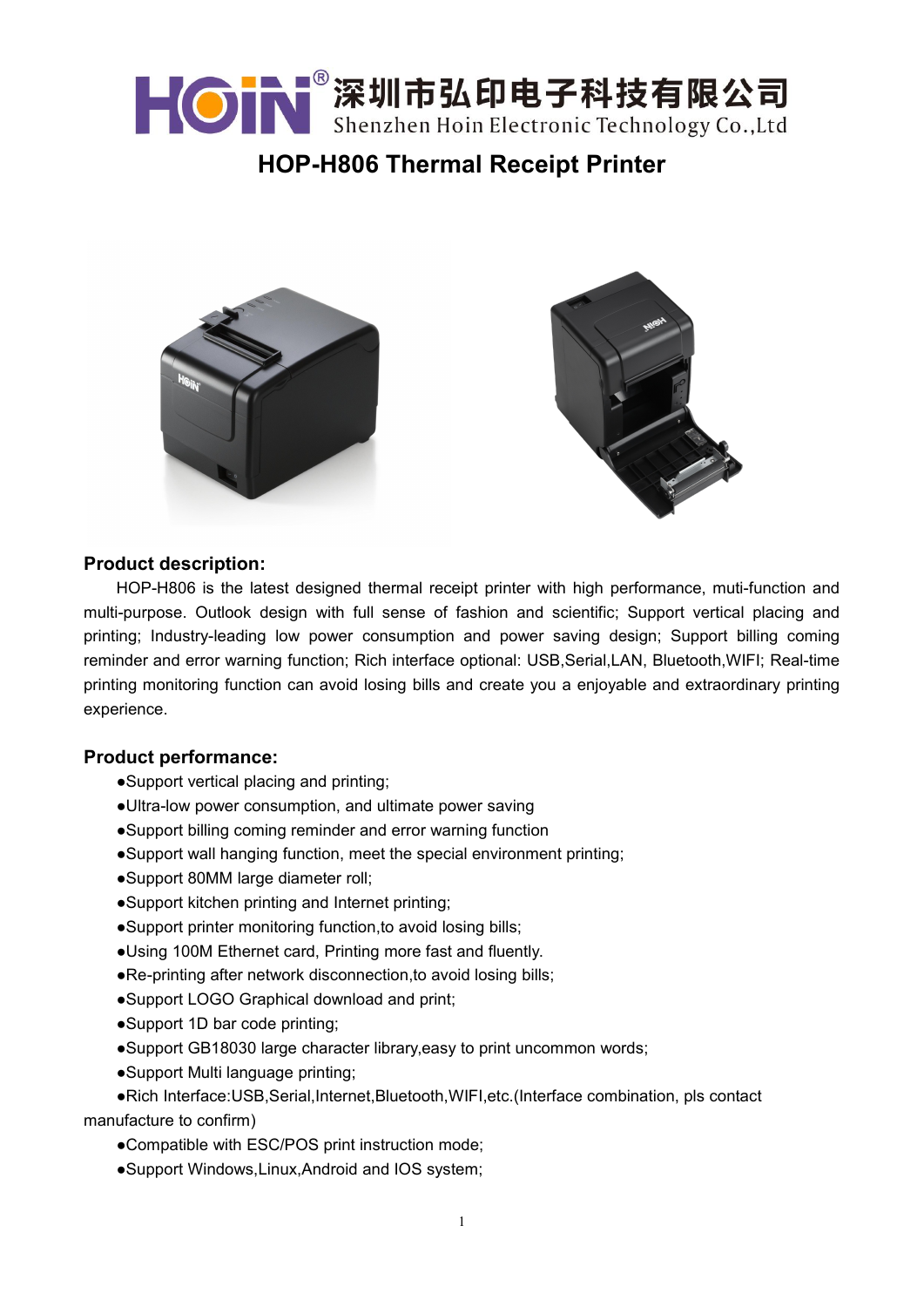# KON 深圳市弘印电子科技有限公司

# **Application:**

Shopping malls, restaurants, stores, warehousing, taxation, banking, medical, postal

## **Printer Parameters:**

| Item     |                        | <b>Parameters</b>                                                 |
|----------|------------------------|-------------------------------------------------------------------|
|          | <b>Printing Method</b> | <b>Thermal Line</b>                                               |
|          | Printing width         | 72mm                                                              |
|          | Resolution             | 8dots/mm,203dpi                                                   |
| Print    | Print speed            | 160mm/Second(MAX)                                                 |
| paramete | Interface              | USB, Serial, Internet, Bluetooth, WIFI(Interface combination, pls |
| rs       |                        | contact manufacture to confirm)                                   |
|          | Line Spacing           | 3.75mm (Can adjust line spacing by command)                       |
|          | Line No.               | FontA-48Lines/FontB-64Lines/Simple, traditional Chinese-24        |
|          |                        | lines                                                             |
|          | Character              | standard GB18030 simplified / BIG5 traditional Chinese            |
|          |                        | Fonts(Japanese and Korean optional)                               |
|          | <b>Character Size</b>  | ANK character:                                                    |
|          |                        | Font A: 1.5×3.0mm (12×24 dots)                                    |
|          |                        | Font B: 1.1×2.1mm (9×17 dots)                                     |
|          |                        | Simplified/Traditional Chinese: 3.0×3.0mm(24×24 dots)             |
|          | Extended               | PC437/Katakana/PC850/PC860/PC863/PC865/WestEurope/                |
|          | character set          | Greek/Hebrew/EastEurope/Iran/WPC1252/PC866/PC852/PC8              |
|          |                        | 58/IranII/Latvian/Arabic/PT151,1251/PC737/WPC/1257/ThaiVi         |
|          |                        | etnam/PC864/PC1001/(Latvian)/(PC1001)/(PT151,1251)/(WP            |
| Bar code |                        | C1257)/(PC864)/(Vietnam)/(Thai)                                   |
| Characte | Barcode                | 1D bar code:                                                      |
| r        |                        | UPC-A/UPC-E/JAN13(EAN13)/JAN8(EAN8)CODE39/ITF/CO                  |
|          |                        | DABAR/CODE93/CODE128                                              |
| Graphics | Graphics               | Supports bitmap download and print(Each bitmap support max        |
| printing | printing               | 20K                                                               |
| Cutter   | <b>Cutter Function</b> | Full cut/Half cut                                                 |
| Paper    | <b>Type</b>            | Thermal                                                           |
|          | Width                  | 79.5±0.5mm                                                        |
|          | <b>Diameter</b>        | ≤82mm                                                             |
|          | Feed method            | Easy feed(Clameshell feed)                                        |
| Print    | Commands               | ESC/POS                                                           |
| comman   |                        |                                                                   |
| ds       |                        |                                                                   |
| Power    | Power Adaptor          | Input: AC 100V-240V,50-60Hz                                       |
|          |                        | Output: DC 12V/2A                                                 |
|          | Cash Drawer            | <b>DC 12V/1A</b>                                                  |